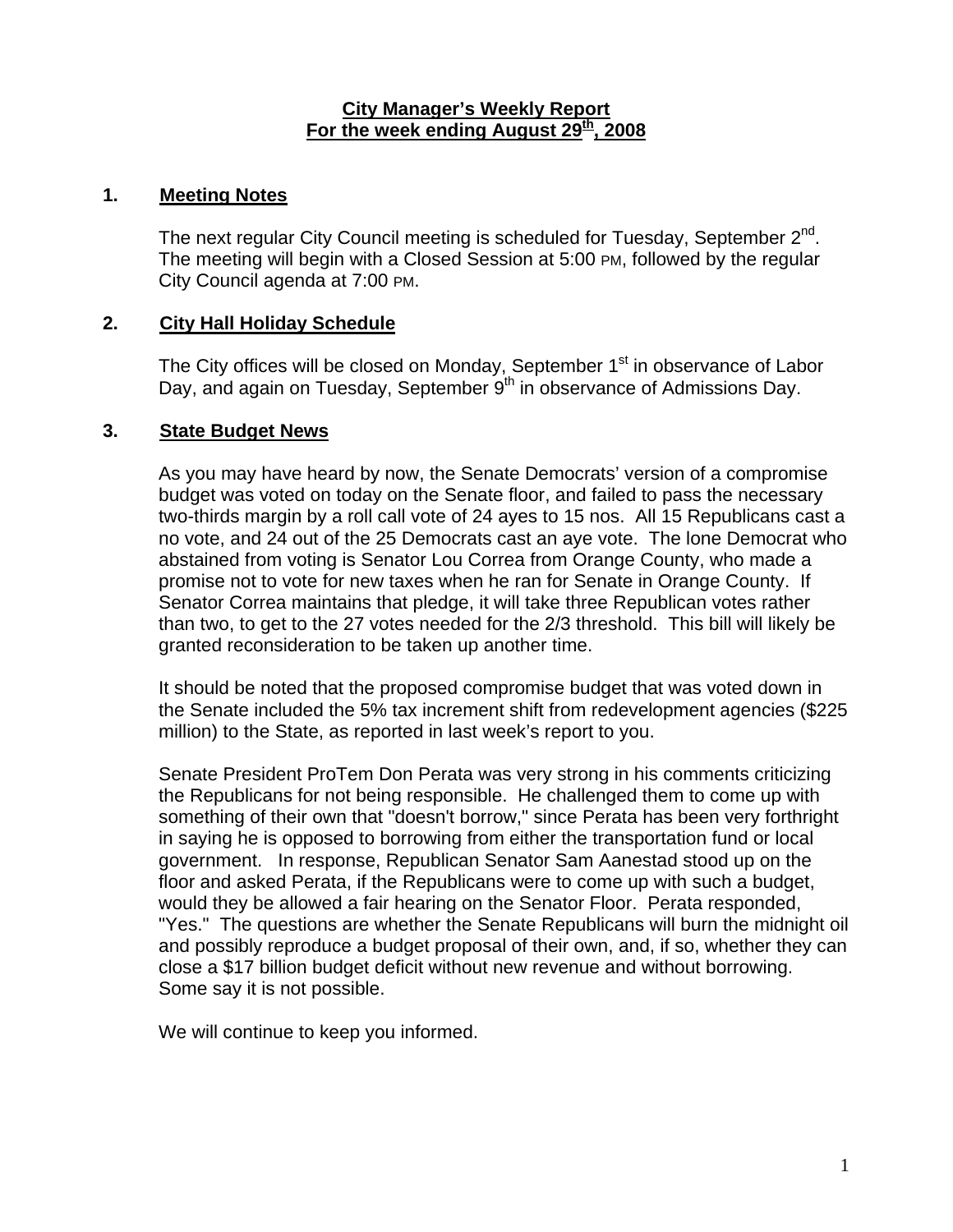# **4. California Transportation Commission (CTC) Approves \$5 Million Grant to City of Richmond for Marina Bay Parkway Grade Separation Project**  *(Whaddaya Know? Good News from Sacramento!)*

Last June, Redevelopment Agency staff submitted an application to the California Transportation Commission (CTC) for funding assistance in support of a grade separation on the Marina Bay Parkway. Due to the impacts of long trains, the lack of access to the south Richmond area when trains are present, and the need for direct access in support of the proposed ferry service as well as emergency services, the CTC approved \$5 million in funding at their meeting this past Wednesday, August 27<sup>th</sup>. This funding is contingent on the development of a full funding plan for this approximately \$38 million project being in place within 90-days. Agency staff will be meeting with the staffs and Boards of WETA, WCCTAC, CCTA, MTC, and CTC over the next several months to put together a funding plan that will support a construction start date of roughly December 2010.

Mayor McLaughlin and Redevelopment Manager Alan Wolken attended the CTC meeting to provide information regarding the importance and technical aspects of the project.

## **5. State Legislature Passes AB 844 to Help Address Wire and Metal Theft**  *(Whaddaya Know? More Good News from Sacramento!)*

As you may know, the City has been trying to address increased incidents of wire and metal theft for some time, and City staff had prepared an ordinance to this end. The City's efforts towards strengthening its enforcement options relating to wire theft have been hampered, however, by the Fifth District Court of Appeal's decision in *Tosi v. County of Fresno,* which held that state junk dealer legislation preempted local regulation of scrap recyclers.

Presumably in response to this decision, on August 28, the Legislature passed Assembly Bill 844. AB 844 amends California's junk dealer and scrap recycler law, Business & Professions Code sections 21600 *et seq*. The bill requires dealers in junk and scrap metal to provide a monthly report to the Chief of Police identifying the place and date of each sale or purchase, a description of the item, and the personal and vehicle information of the person selling, purchasing, or transporting the material. The Chief of Police may request weekly reports if he or she suspects criminal activity. AB 844 also precludes payment for specified metals in cash or by check unless the buyer obtains the seller's photograph or a video of the seller, and the seller's thumbprint.

AB 844 also increases the fines and prison terms for violation of the law, and makes those found guilty of theft responsible for repaying the victim both the cost of the stolen property and the reasonable cost of "collateral damage" caused by the commission of the theft. Significantly, AB 844 permits a City Council to regulate junk dealers and scrap recyclers "if the ordinance is passed by a two-thirds vote and it can be demonstrated by clear and convincing evidence that the ordinance is both necessary and addresses a unique problem within and specific to the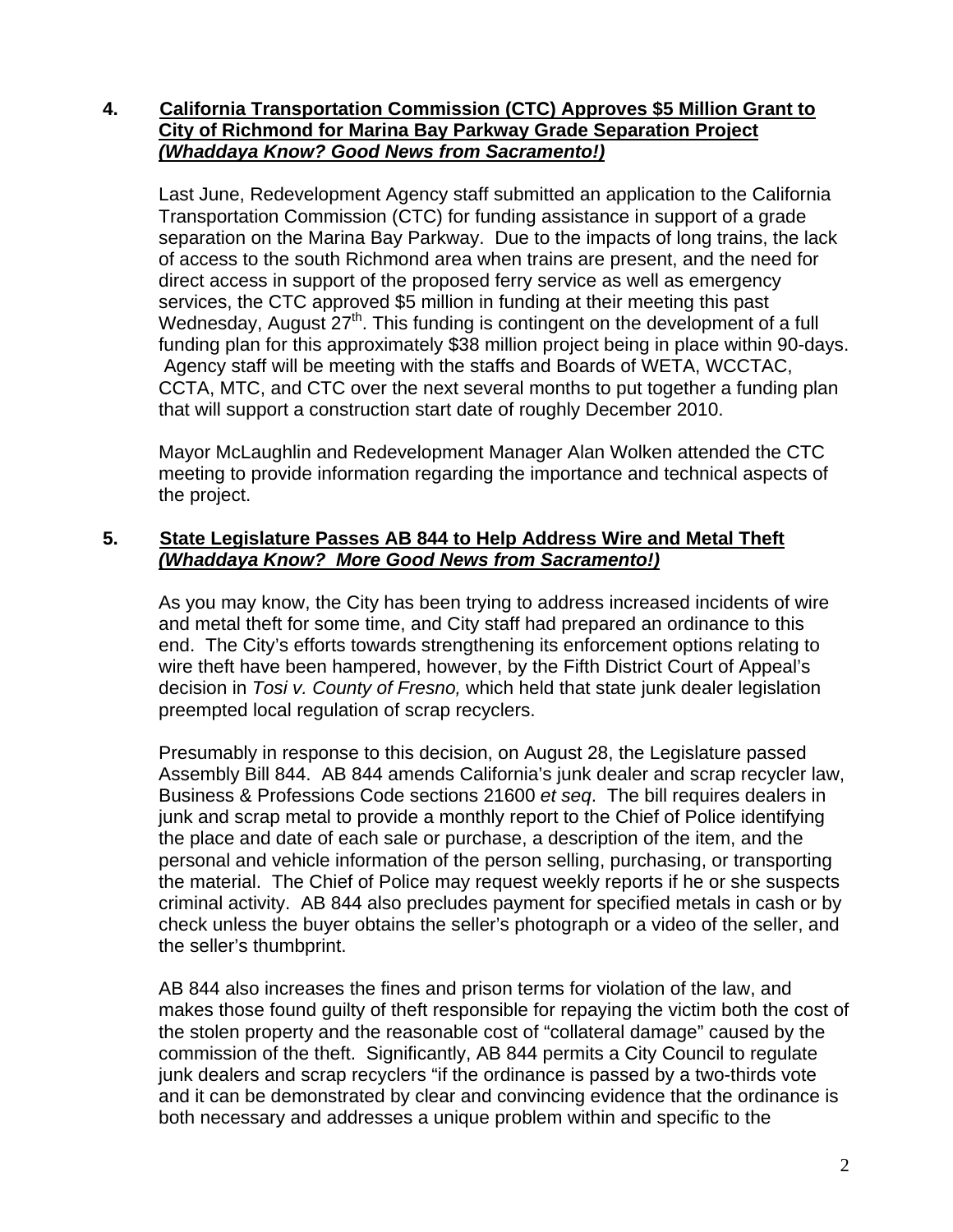jurisdiction of the ordinance that cannot effectively be addressed" by existing state law.

AB844 will become effective on December 1. The text of AB844 is available at [http://www.leginfo.ca.gov/pub/07-08/bill/asm/ab\\_0801-](http://www.leginfo.ca.gov/pub/07-08/bill/asm/ab_0801-0850/ab_844_bill_20080819_amended_sen_v88.html) 0850/ab 844 bill 20080819 amended sen v88.html.

# **6. Capacity-Building for Local Non-Profits**

On August 19<sup>th</sup> the City of Richmond hosted its second capacity-building event for non-profits serving the Richmond community. The first one held May 27, 2008 was a breakfast attended by 22 participants from 20 organizations. That meeting's purpose was to gather input from the local nonprofit community on how the City of Richmond, as a local government agency, could help nonprofit organizations grow and achieve sustainability. At the breakfast, the Latina Center and Social Progress, Inc. each won a registration to the Compass Point Non-Profit Conference held in June in San Francisco.

From the feedback received at that May  $27<sup>th</sup>$  meeting, the City developed and distributed a Request for Proposal (RFP) to address the organizational development priorities of Richmond non-profit organizations. Responses to that RFP are due on September  $25<sup>th</sup>$ . The RFP is available on the City's website [www.ci.richmond.ca.us](http://www.ci.richmond.ca.us/) in the bids section.

The August 19<sup>th</sup> forum was attended by 47 representatives from 40 organizations. In the first session, the participants heard a presentation by Tarnell Abbott, of the Richmond City Library, regarding the resources available at the library for nonprofits and the partnership between the library and the Foundation Center. In the second session, the East Bay Community Foundation presented its 2008-09 grant guidelines that include investing in Richmond and focusing on supporting children, birth to third grade, and enhancing economic development opportunities.

The third event in this effort to build capacity in the local non-profit sector is planned for the fall.

# **7. San Pablo Dam Seismic Upgrade**

As you may know, the East Bay Municipal Utility District (EBMUD) completed a study of the seismic safety of San Pablo Dam in 2004, which concluded that some of the soils and foundation that make up the dam are susceptible to liquefaction. In particular, the study indicated that a 7.5 magnitude earthquake on the Hayward fault could cause the dam to slump and decrease in height, allowing water to flow over the top, causing flooding downstream. Based on the study's recommendation, EBMUD lowered the water level behind the dam to protect downstream communities, and is undertaking a seismic retrofit, including an expansion of the downstream buttress for the dam.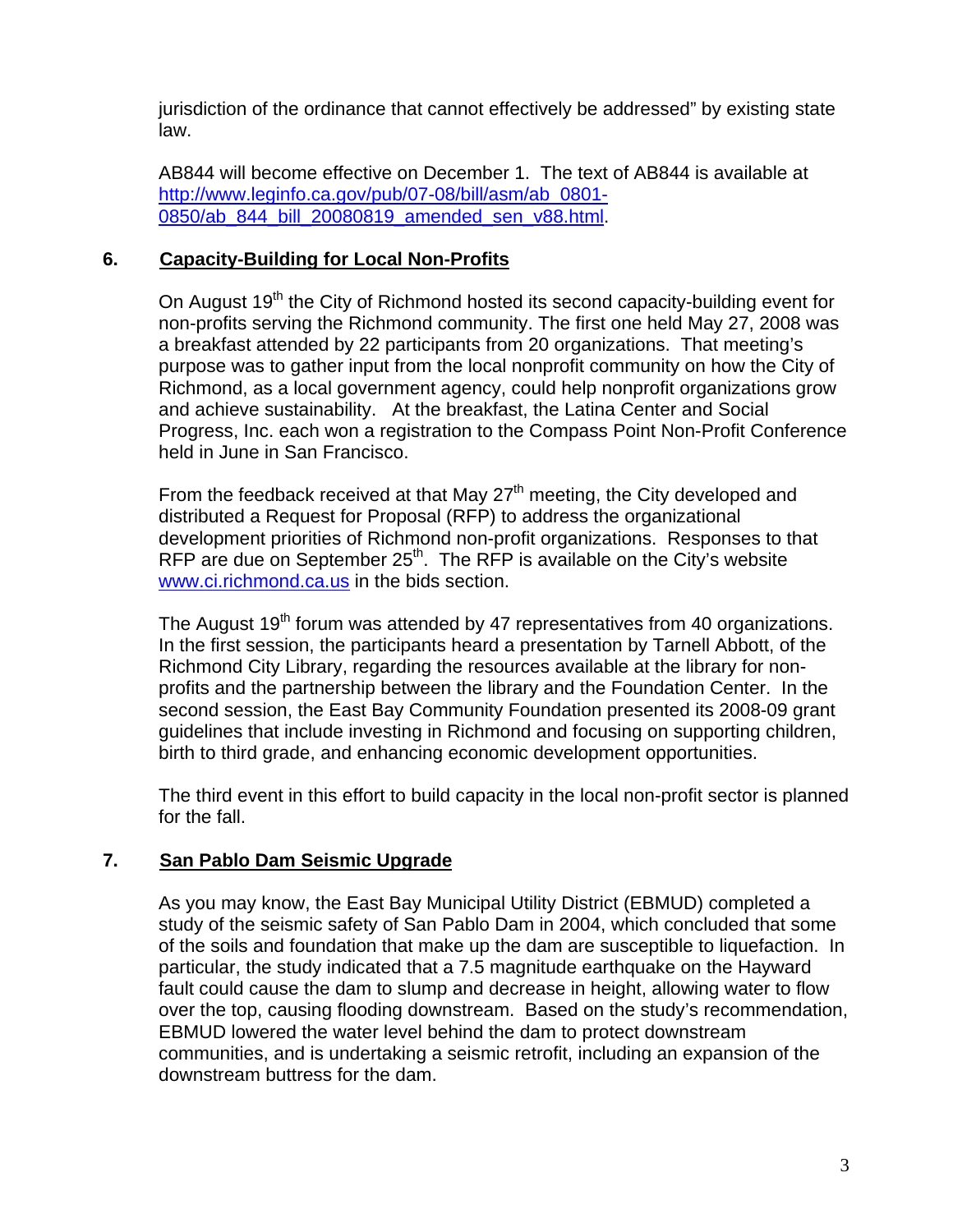Construction on the seismic upgrade started this past month, and is expected to take approximately two years. One of the major activities associated with the construction is "cement deep soil mixing" which is a process in which cement is injected and mixed with the existing soil to buttress the embankment. EBMUD warns that there will be some noise, visual, and access impacts at Kennedy Grove during the construction period, but that they will mitigate these temporary impacts to the greatest degree possible.

# **8. Use of** *Baykeeper* **Settlement Funds by The Rose Foundation**

Under the terms of the *Baykeeper* settlement, the City is obligated to make an annual \$25,000 payment to The Rose Foundation through calendar year 2010. The Rose Foundation is to use these payments for the sole purpose of environmentally beneficial activities that will "enhance water quality in the San Francisco Bay Area, with first consideration to be given to projects that benefit the watershed or communities within the jurisdictional boundaries of Richmond." This week we received a letter from The Rose Foundation advising us that our payment had gone toward funding two grants: one to the Earth Team Eco Stewards Program which supports environmental stewardship activities with 260 students at eight West Contra Costa County and Oakland schools; and, one to the Ma'at Youth Academy to help support a seven-week environmental course taught to 300 at-risk Richmond high school students.

# **9. Richmond Ferry Update**

Over the past month PBS&J, environmental consultants for the Richmond Ferry EIS/EIR, have been working with Richmond Redevelopment Agency staff gathering information on shoreline projects either approved or under review as a first step in preparing the Richmond Ferry EIS/EIR. This effort will continue for several more weeks and will establish the baseline for the environmental document. Agency staff is also working with WETA staff regarding the hiring of a terminal designer as the terminal concepts need to be incorporated into the final project EIS/EIR.

# **10. Office of Neighborhood Safety (ONS) – Weekly Highlights**

The Office of Neighborhood Safety (ONS) will participate in outreach activities at the Not Today "Celebration of Family" event at Nicholl Park and the Flames of Fire Ministries "Back to School" Block Party at Greater Bethel Baptist Church in Parchester Village over the coming weekend. At both events, ONS Outreach staff will reach out to the City's most disconnected youth, young adults (those most vulnerable to gun violence) and their families in our ongoing efforts to reduce the potential retaliatory impact of the most recent gun related homicides, provide street level coaching/mentoring and direct identified individuals to more positive opportunities. ONS will provide 100 backpacks to school age children and youth.

Over the summer months, ONS staff escorted and referred more than 30 vulnerable youth and young adults to more than 10 county and/or community based service providers. These providers include GRIP, Neighborhood House of North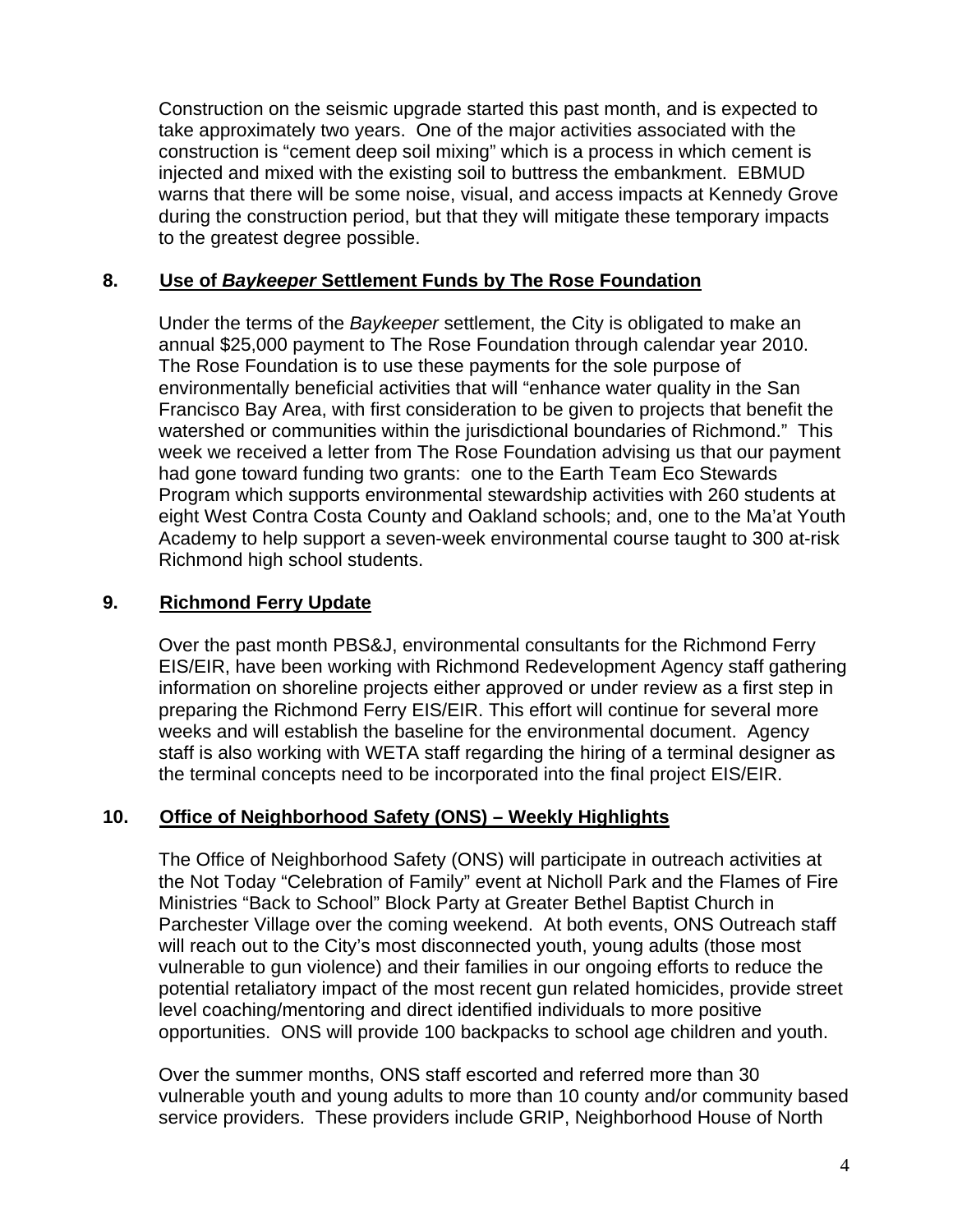Richmond, United Heritage Industries, North Richmond Youth Build, Rubicon, Richmond Works, Contra Costa College, North Richmond Young Adult Empowerment Center, and Hollman Detox Center. ONS continues to provide follow-up support to each individual referred.

ONS staff and its Neighborhood Change Agents continue to work with identified Neighborhood Councils to provide support and receive feedback about how ONS can best support and partner with the efforts of each of the council's work. ONS is currently engaging the Belding Woods, Parchester Village, Coronado, Santa Fe, Historic Iron Triangle, Park Plaza, Cortez-Stege, Pullman, and Shields-Reid Neighborhood Councils.

## **11. Public Works Reports**

This past week, the Streets Division grinded and paved Yuba from Solano to McBryde. Next week, crews are scheduled to resurface  $20<sup>th</sup>$  and  $21<sup>st</sup>$  Streets from Barrett Avenue to Macdonald Avenue. Crack sealing work is continuing in areas throughout the City.

# **12. Recreation Highlights**

The Recreation Department reports the following significant recent activities:

- o The Recreation Department conducted a pilot sports only Summer Camp which concluded August 15, 2008. The camp was divided into bi-weekly sessions consisting of sports such as futsal, soccer, softball, basketball and volleyball. The camps successfully broadened the children's experience in a variety of sports.
- o The Recreation Department registered the Youth Flag Football League with the NFL. Official recognition allows the teams to receive licensed NFL equipment and provides eligibility to participate in NFL Regional Tournaments. The season will commence in September.
- o The Recreation Department has established a fall Youth Futsal League due to the great success of the spring Youth Futsal League. Under 8 and Under 10 leagues will be offered on Sunday afternoons, while the Under 13 league will be held on Monday evenings.
- o The Recreation Department, in collaboration with RPAL, is cosponsoring the Junior Giants and Saint Mary's Hospital in the organization of the Richmond Health Fair to be held on Friday, September  $12<sup>th</sup>$  from 12 noon to 3:00 pm at the Richmond Recreation Complex. As part of the participation of the Recreation Department, Saint Mary's Hospital is providing a \$500 stipend to be used for recreation programs.
- o Recreation Department staff member Allen Moore will receive the Junior Giants Willie Mac Award on Saturday, September 6, 2008 along with 8 of the league